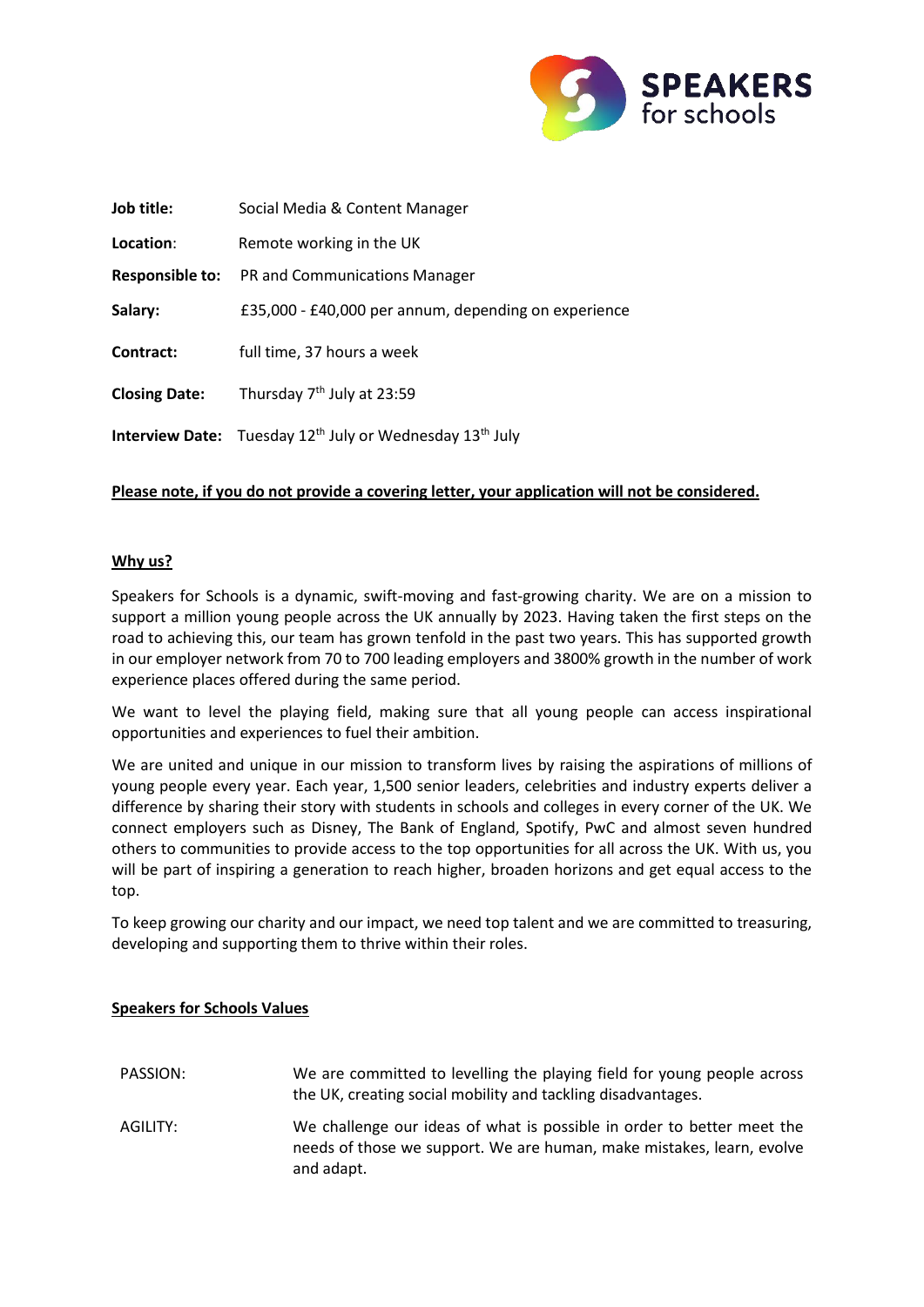

- INTEGRITY: We act with empathy and bring our authentic selves to work every day. We value and respect the talent, time and intentions of those we work with.
- COLLABORATION: We are one team with one mission and only by working together can we deliver better outcomes for young people. We support each other unconditionally and feel motivation in shared success as well as individual progress.
- DIVERSITY: We know it takes people with different ideas, strengths, identities, interests, and cultural backgrounds to make our organisation succeed. We encourage constructive debate and critical friendship.

### **Role Summary**

This role is a fantastic opportunity to shape the social media and content strategy of the UK's leading youth social mobility charity, Speakers for Schools, in an exciting period of growth and change. You must be passionate about social mobility and youth-focused communications.

The ideal candidate will have their finger on the pulse of social media content trends and, what works to engage Generation Z. This is a perfect opportunity for a candidate with a strong grounding in social media looking to build communities and create organic content strategies.

### **Key Duties / Responsibilities:**

This role will focus on growing our organic social media channels and communities in innovative ways to position Speakers for Schools as the go-to place for young people, particularly from disadvantaged backgrounds, to become inspired, excited and motivated about their futures.

- Plan, implement, optimise, and manage organic content across all social media channels, including Instagram, Facebook, Twitter, TikTok, LinkedIn and other relevant platforms, adding value to our audience and driving channel growth.
- Develop and implement a clear strategy for each social media channel
- Develop and implement an engaging YouTube strategy from scratch
- Develop relationships with and utilise influencers, micro-influencers and our community of stakeholders to help tell our charity's story
- Build a consistent tone of voice and persona on social media channels
- Deliver reactive, topical and entertaining content daily, using the latest social media trends
- Plan and deliver social media content for larger charity campaigns and national awareness campaigns
- Bring emotion into storytelling across social media channels
- Bring an innovative approach to social media content creation,
- Ensure regular communication with our audiences to build brand trust and loyalty, including promoting key campaigns
- Keep your finger on the pulse on the latest social media trends and inform the team's knowledge on the latest updates to social media.
- Meticulous and consistent scheduling and housekeeping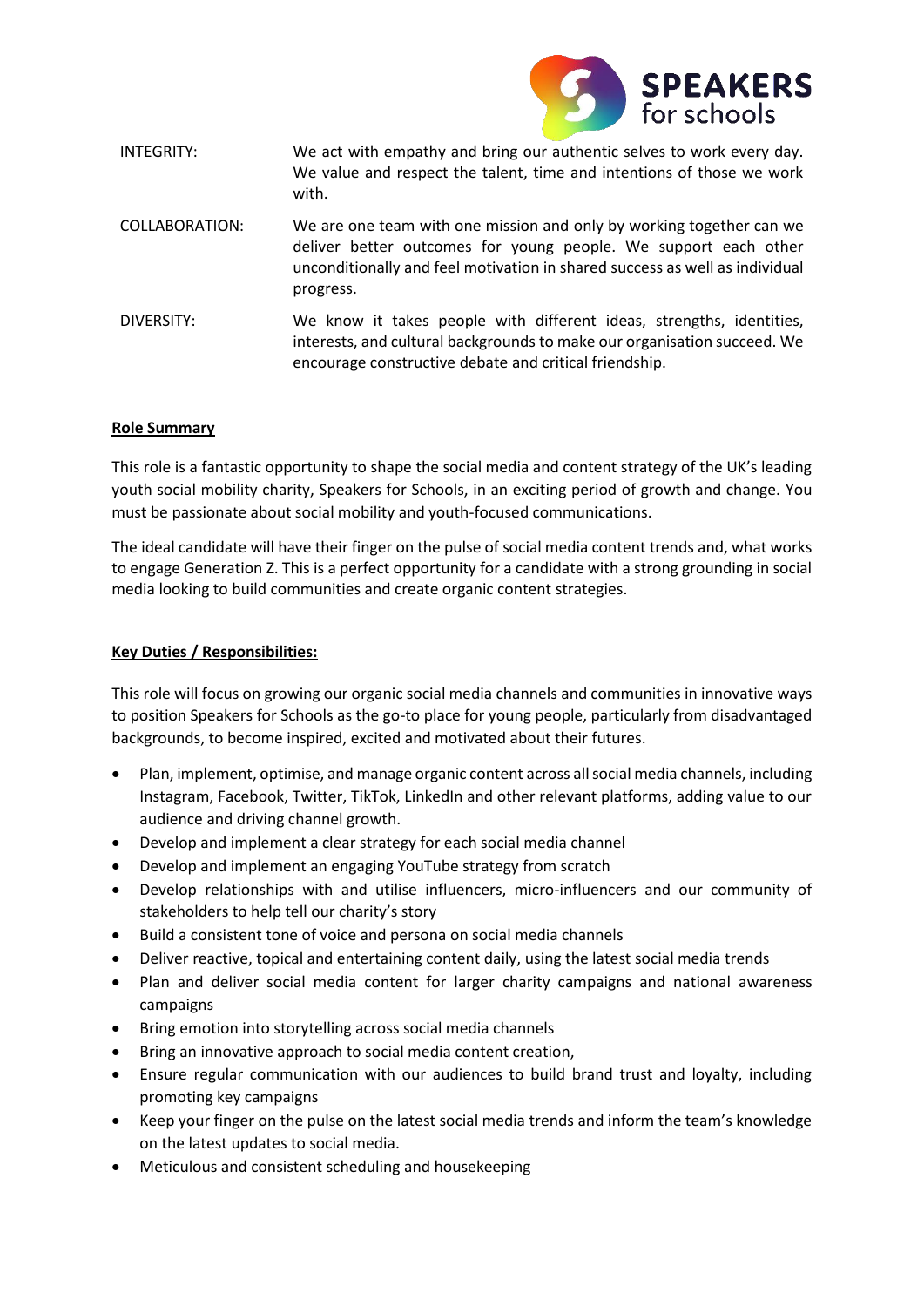

- Lead on generating creative ideas for social first-content including campaign assets, real-time videos and copy
- Curate image/video library to leverage across social media assets
- Monitor competitor activity regularly to ensure the brand remains relevant.
- Continually identify opportunities to target young people with impactful and creative content ideas
- Work with the Marcomms team to develop new social initiatives to drive targets, i.e. partnerships, competitions, giveaways, influencer content
- Confidently and collaboratively work with stakeholders and broader charity teams to share knowledge and social media best practice
- Assisting the Digital Marketing Executive in executing and implementing a cross-channel digital strategy
- Create regular reports on engagement and performance across our social media channels
- Feedback learnings from social media to the Marcomms and relevant charity teams, e.g. audience sentiment, questions, etc
- Visits to capture content at key events such as VIP school talks

## **Skills / Experience / Knowledge:**

### **Essential**

- Extensive experience in a relevant role where content and social media development and execution were a key part of the role
- Comfortable and confident to get in front of the camera to generate fun and engaging content
- Proven track record in making engaging content on social media
- Proven track record of driving channel growth
- Experience in video editing
- Experience in running multiple social media channels
- Experience in working with youth audiences
- Experience in working with influencers
- Proficiency with social software, i.e. Meta Business Manager/ Hootsuite/ Sprinklr
- Experience with image and video editing software e.g. Canva, InShot, Adobe Premier Rush
- Strong understanding of social media trends
- Demonstrable experience and understanding of youth marketing and an ability to connect with young people
- Experience working collaboratively within a team and across multiple departments
- Proven track record working across multiple projects and deadlines
- Comprehensive knowledge of Microsoft Office Suite, including Teams, Excel, Word and PowerPoint.

### **Desirable**

- Experience with Photoshop and After Effects
- An existing influencer network

# **Benefits offered at Speakers for Schools:**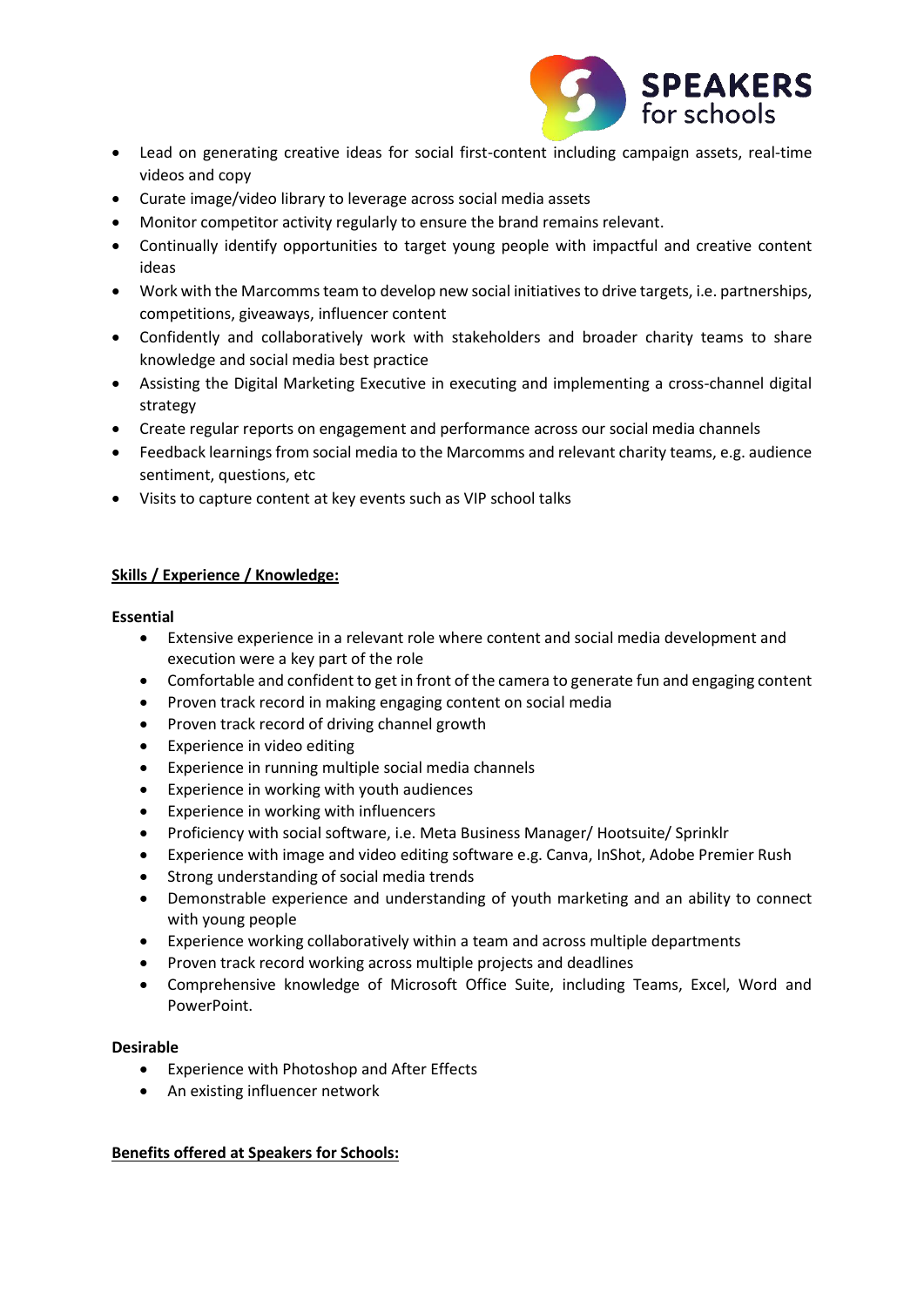

- 25 days annual leave plus bank holidays
- Morning of your birthday off
- Pension scheme
- 3 voluntary days per year
- Wellbeing programme
- Enhanced maternity/paternity/adoption package
- Subsidised office furniture
- CharlieHR perks
- Perkbox
- £500 a year training allowance

#### **Diversity at our core**

At Speakers for Schools, we are committed to encouraging equality and diversity among our workforce, and to eliminating discrimination. Our aim is for our workforce to be truly representative of all sections of society and our customers, and for each employee to feel respected and able to give their best.

We welcome applications from all, including those where employment has been affected by Covid-19 and those seeking to change careers. Diversity is at our core, join us.

#### **Disability Confident Employer**

Speakers for Schools are glad to be Disability Confident Employers. This means that if you have a disability and you meet the minimum criteria for the role you will be invited to interview.

Please note that in certain recruitment situations, such as a high number of applications and seasonal and high-peak times, Speakers for Schools may limit the overall number of interviews offered to both disabled people and non-disabled people.

We usually ask for a CV and covering letter to be submitted as part of the application process. However, we understand that this is not always accessible to everyone, so we welcome video and phone call applications as alternative ways to apply. For additional information or support, please contact us via [recruitment@speakersforschools.org](mailto:recruitment@speakersforschools.org)

### **How to apply:**

Please apply as soon as possible submitting your CV, a portfolio of your work and a one-page covering letter which outlines your specific interest and ability to successfully fill this role, as well as your salary expectations and current notice period. **Please note, if you do not provide a covering letter your application will not be considered.**

Appointees are subject to a successful DBS check, as contact with young people is likely.

You must have the right to work in the UK to apply.